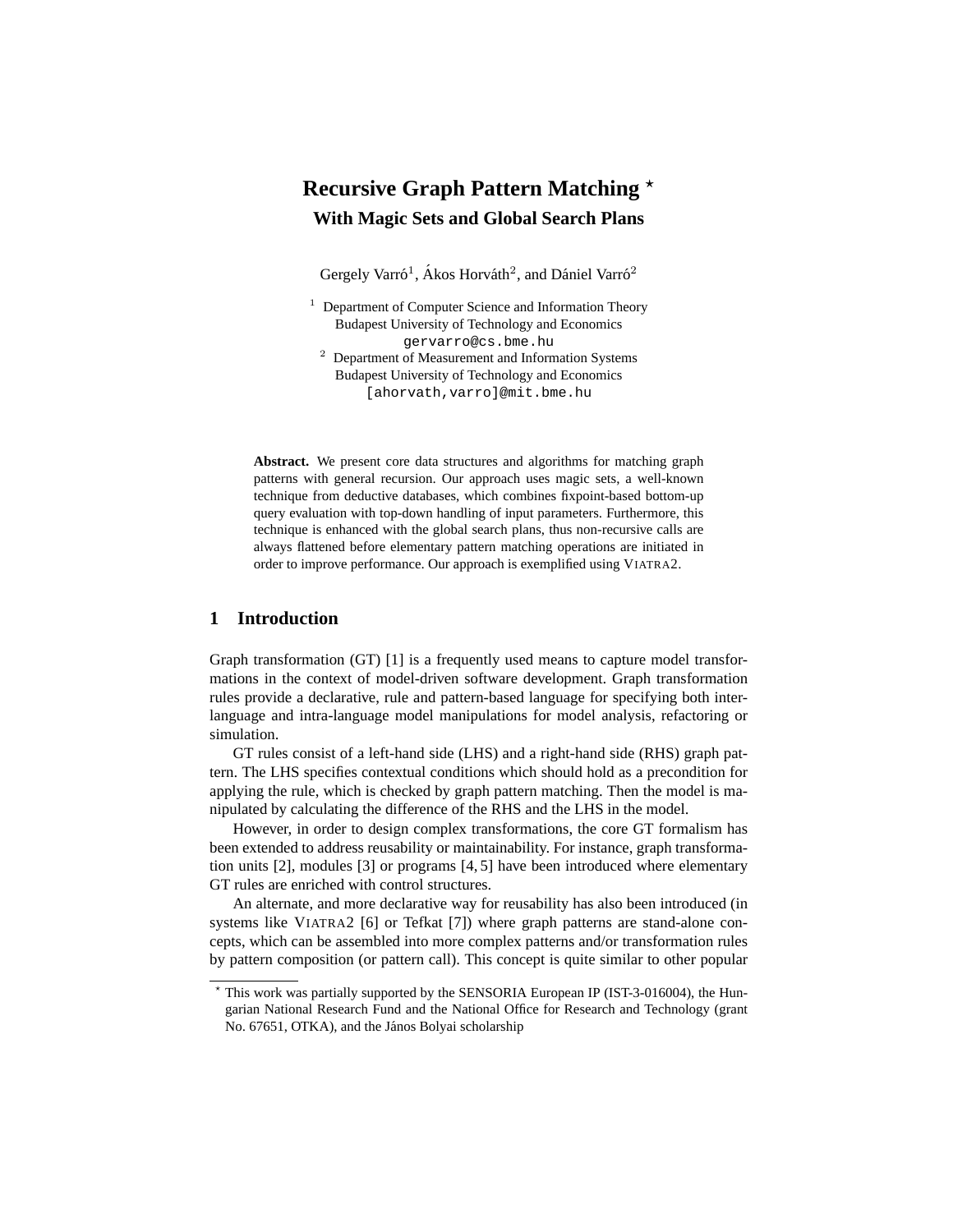declarative formalisms in logic programming or deductive database systems (like Prolog or Datalog), where basic facts and complex predicates are treated identically when evaluating a query. A key performance issue when matching graph patterns in case of pattern composition is to generate a single global search plan for the flattened pattern, which is discussed in [8].

A natural extension for pattern-level reuse is to allow recursive calls in case of pattern composition, i.e., when a predefined graph pattern may call itself or other patterns recursively. Investigating recursion in graph transformation rules has recently become very popular with several approaches [9, 10] targeting mainly its specification aspects. However, these approaches mostly assume simple recursion where a pattern may call itself only once in a single execution branch.

In the current paper, we make only a single, very general assumption on recursion, namely, parameters of negative application conditions must be bound at the time of their invocation , but otherwise arbitrary recursive calls are allowed. As the main contribution, we define data structures and sketch core algorithms how recursive graph patterns can be matched based upon *magic sets* [11], a well-known technique from deductive databases, which combines fixpoint-based bottom-up query evaluation with top-down handling of input parameters. Furthermore, this technique is enhanced with the global search plans of [8, 12] thus non-recursive calls are always flattened before elementary pattern matching operations are initiated to improve performance.

The remainder is structured as follows. First, Section 2 briefly introduces a combined graph-based representation for models and metamodels used in the paper (and in the VIATRA2 framework). Then Section 3 describes the overview of our approach, while Section 4 and Section 5 propose our data structures and algorithms used in the compile and run-time phases of the recursive pattern matcher, respectively. Related work is discussed in Section 6, while Section 7 concludes our paper.

### **2 Background**

First we informally introduce models, metamodels and graph patterns used in the paper, using the object-relational mapping defined in the model transformation contest of [13] as a running example. This transformation was captured by graph transformation rules using recursive patterns in [7, 14].

#### **2.1 VIATRA Models and Metamodels**

Metamodeling provides the structural definition (i.e., abstract syntax) of modeling languages.

In the paper, we use a unified directed graph representation [6] which stores metamodels and models in a combined model space. Intuitively, the morphisms from instance nodes (and edges) to their respective node (edge) types are stored explicitly in our graph model. As a summary, nodes represent basic concepts of a (modeling) domain, while edges represent the relationships between model elements. This unified graph representation serves as the underlying model of the VIATRA2 framework.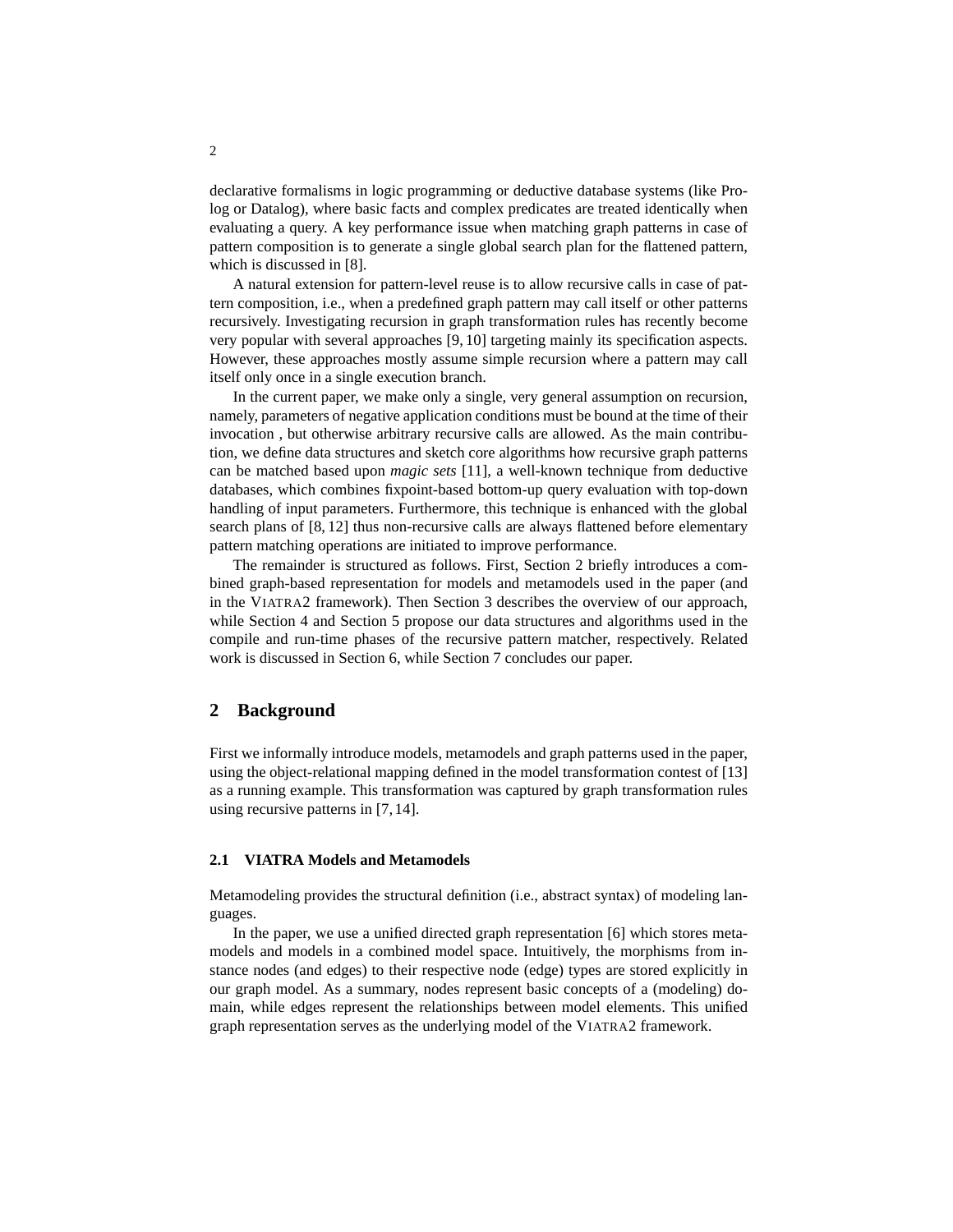This way, graph nodes (called entities in VIATRA2, depicted as a rectangle in Fig. 1) uniformly represent MOF packages, classes, or objects on different metalevels, while graph edges with identities (called relations in VIATRA2, depicted as a solid line in Fig. 1) denote MOF association ends, attributes, link ends, and slots in a uniform way. Nodes are arranged into a strict containment hierarchy to denote model element containment either on the metamodel or model-level.

*Example 1.* Figure 1 presents the joint representation of a simplified UML metamodel and an instance model. The metamodel is depicted on the right side. Both the classes of the metamodel (such as cls, assoc, etc.) and the objects of the instance model (such as car, plt) uniformly appear as nodes (entities), while relations between nodes are illustrated by solid edges.



**Fig. 1.** Sample instance model and metamodel

#### **2.2 Graph Patterns**

Graph transformation (GT) is a rule and pattern-based paradigm frequently used for describing model transformations. A graph transformation rule contains a left-hand side graph LHS (or graph pattern) and a right-hand side graph RHS, and (one or more) negative application condition graphs (NAC) connected to LHS. Graph patterns (precondition pattern) consist of the LHS pattern, the NAC pattern, and the mapping between them. They are describe by pattern bodies consist of a set of constraints that have to be fulfilled by a model to apply graph transformation rule. In order to define recursive pattern we allow alternate (OR) *pattern bodies* for a pattern, with a meaning that the pattern is fulfilled if at least one of its bodies is fulfilled.

As different graph transformation languages allow different language constraints (e.g., containment between model elements), in the following we use the constraints of the VIATRA2 framework containing (i) *structural constraints* prescribing the existence of nodes and edges of a given type, (ii) *check constraints* capturing term evaluation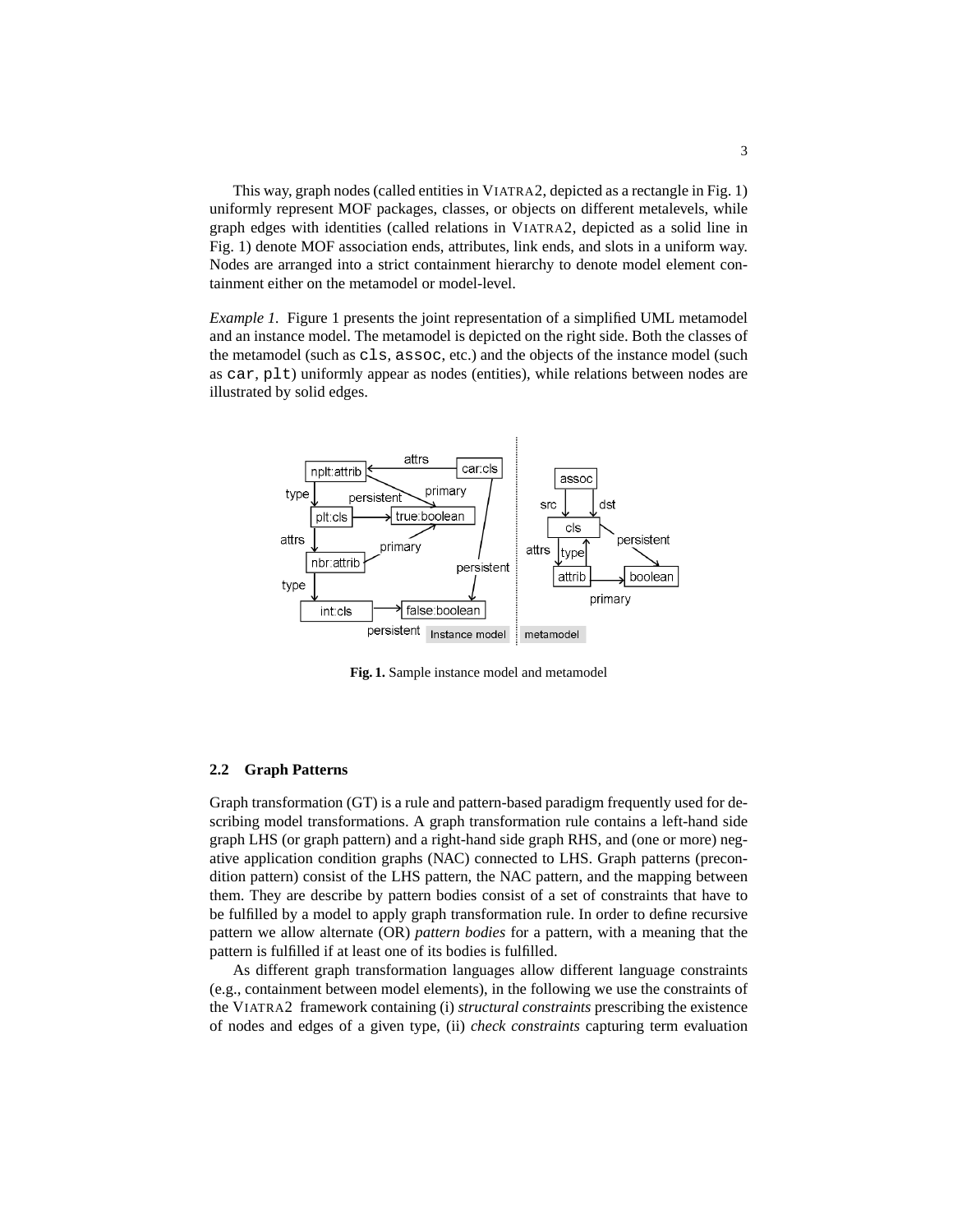over the attributes of the matched elements (using the check keyword), and (iii) *pattern invocation constraints* allowing pattern composition (invocation) of other patterns supported in a declarative way (using the find keyword). The semantics of this reference is similar to that of the declarative Horn clauses, where the caller pattern can be fulfilled only if their local constructs can be matched, and if the pattern invoked with the *actual parameters* is also fulfilled.

*Example 2.* The graphical and VIATRA2 textual representation of the graph patterns of the object-relational mapping are depicted in Fig. 2, 3, and 4. Both classHasAttr and classHasIncludedAttr contain all recursive features offered by VIATRA2, from which we use classHasAttr as our running example. The meaning and purpose of the classHasAttr that a Cls "has" an Attr for the purpose of the mapping if, (i) it is directly owned and a primitive type, or (ii) a referenced  $Cls$  (via an Attr or an Assoc) "has" the Attr, or (iii) the children of the Cls "have" the Attr. Informally the meaning of the classHasIncludedAttr to map additional attributes along references and inheritance, while classHasReference is a helper pattern for matching "references" (attributes and associations) between classes.

The *pattern* classHasAttr contains three *formal parameters*: Cls, Attr and Key, and it consists of three pattern bodies. The first body prescribes that there exists a Cls class with an Attr attribute, which has a Boolean value Key denoting whether attribute Attr is a primary key. The second prescribes the classHasIncludedAttr pattern invocation with formal parameters (Cls, Attr, Key) of the caller pattern as actual parameters (depicted by grey boxes on the invoked pattern). The last body prescribes three constraints: (i) there exists two classes SubCls and Cls with a parent relation between them, (ii) the class Has Attr pattern invocation where the first parameter is the local SubCls element (depicted by dashed line), while the two other (Attr and Key) are the formal parameters of the caller pattern, and (iii) that the value of Key is false.

#### **2.3 Graph Pattern Matching**

The most critical step of graph transformation is graph pattern matching, i.e., to find a matching of the LHS pattern in the model, that is not invalidated by a matching of the negative application condition graph NAC, which prohibits the presence of certain combinations of nodes and edges. Thus we restrict our investigations only to graph patterns and graph pattern matching for the current paper.

During pattern matching each variable of a graph pattern is bound to a node in the model such that this matching (binding) is consistent with edge labels, and source and target nodes of the model.

Traditional model transformation approaches handle recursive invocation in a topdown imperative way, usually integrated into the control flow rather than the patterns themselves. We propose a fixpoint-based bottom-up evaluation approach combined with a top-down handling of input parameters following deductive database techniques. As [11] states, such a technique benefits from the advantages (e.g., convergence detection, strong focus on relevant facts) of both the semi-naive bottom-up and the traditional top-down style, queue-based rule/goal tree expansion methods. Furthermore, it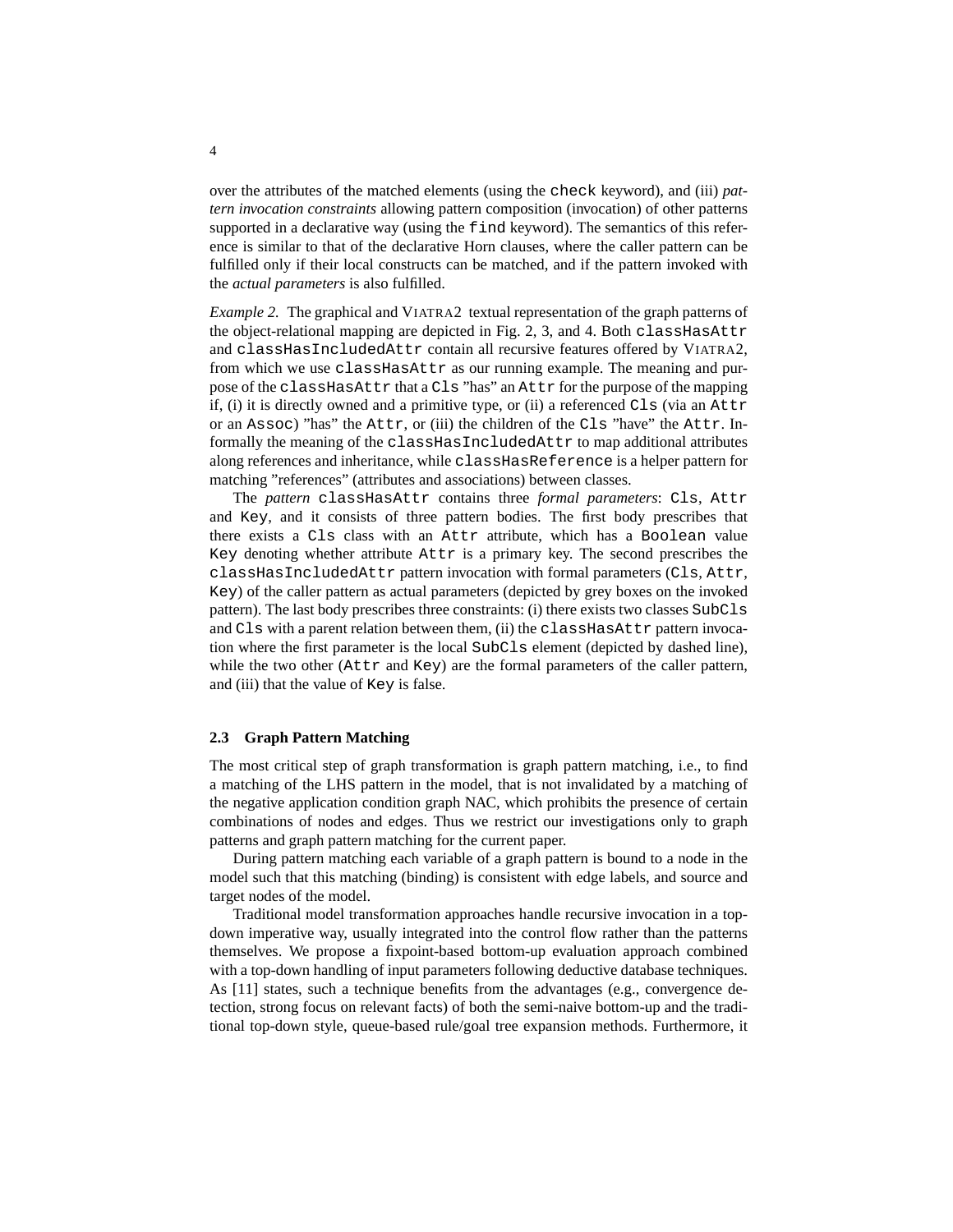|                                                                                                    | pattern classHasIncludedAttr(Cls, Attr, Key) = |
|----------------------------------------------------------------------------------------------------|------------------------------------------------|
|                                                                                                    | ${cls(Cls)}$                                   |
|                                                                                                    | find classHasReference(Cls, Type);             |
| classHasIncludedAttr(Cls.Attr.Key)                                                                 | find classHasAttr(Type, Attr, KeyForType);     |
|                                                                                                    | cls(Type);                                     |
| B: boolean<br>Cls: cls                                                                             | cls. persistent(Type, B);                      |
| Pund classHasketence<br>Pund classHasketence<br>Fund classHasketence<br>Key: boolean<br>persistent | Boolean(B);                                    |
| ă                                                                                                  | Boolean(Key);                                  |
| KeyForType: boolean<br>Type: cls                                                                   | Boolean(KeyForType);                           |
| Kev<br>Cls<br>Attr                                                                                 | $check(value(B)) == "true" &$                  |
| find classHasAttr<br>DstC                                                                          | $value(Key) == "true" &$                       |
|                                                                                                    | $value(KeyForType) == "false");$               |
| check value(Key) == true && value(B) == true &&<br>value(KeyForType) == true                       | $\sigma$                                       |
| OR                                                                                                 | cls(Cls);                                      |
| SrcC<br>Cls: cls<br>B: boolean                                                                     | find classHasReference(Cls, Type);             |
| Key: boolean<br>persistent                                                                         | find classHasAttr(Type, Attr, KeyForType);     |
|                                                                                                    | cls(Type);                                     |
| KeyForType: boolean<br>Type: cls                                                                   | cls.persistent(Type, B);                       |
|                                                                                                    | $Boolean(B)$ ;                                 |
| <b>find</b> classHasReference<br>Attr<br>Kev<br>Cls:<br>find classHasAttr                          | $check(value(B) == "false");$                  |
| DstC<br>$check value(B) == false$                                                                  | Boolean(Key);                                  |
| check Key = KeyForType                                                                             | Boolean(KeyForType);                           |
|                                                                                                    | $Key = KeyForType;$                            |
|                                                                                                    |                                                |
|                                                                                                    |                                                |

**Fig. 2.** classHasIncludedAttr pattern



#### **Fig. 3.** classHasAttr pattern



pattern classHasReference(SrcC, DstC) = {cls(SrcC); cls.attrs(SrcC, A);  $\texttt{attrib(A)}$  ; attrib.type(A, DstC);  $\mathtt{cls}(\mathtt{DstC})$  ; }or{ assoc(Assoc); cls(SrcC); assoc.src(Assoc, SrcC); cls(DstC); assoc.dest(Assoc, DstC);

**Fig. 4.** classHasReference pattern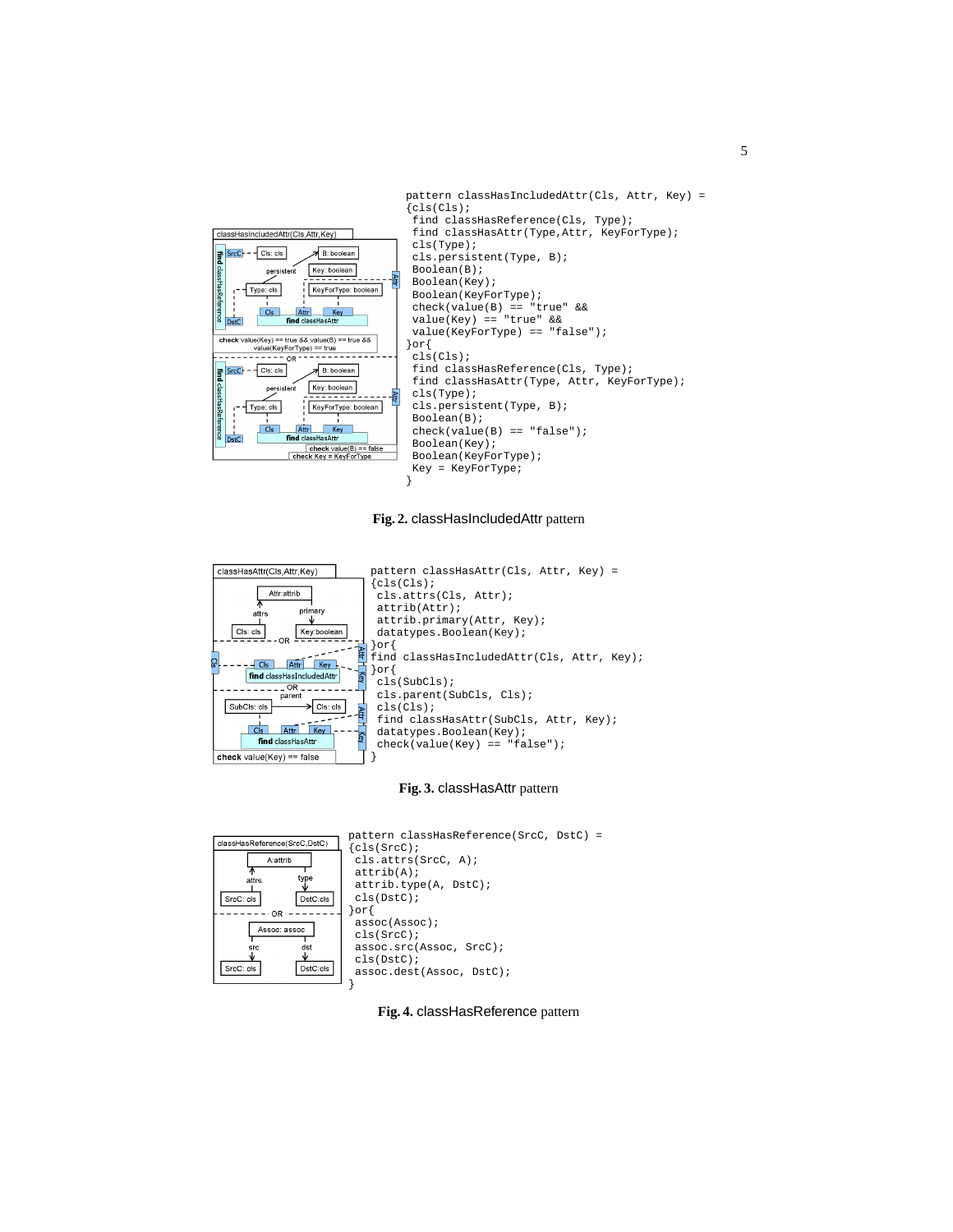terminates after the same number of iterations (up to a constant factor), and it provenly produces [11] the same results as the others.

# **3 Overview of the Approach**

The proposed workflow of implementing recursive graph pattern matching is summarized in Fig. 5.



**Fig. 5.** Overview of the recursive pattern matching approach

We separate compile time parts from run-time parts, where each part consists of the following steps:

- **–** At compile time each step is calculated once for each pattern description.
	- First, for each pattern description a *call tree* is generated capturing how patterns call other patterns.
	- Then for each *call tree flattened patterns* are generated. The use of flattened patterns allows the optimization of pattern matching in a global scope (e.g., edges that are defined in different patterns can be traversed one after the other).
	- For each *flattened pattern* a corresponding *search graph* is generated. The search graph is glued from the patterns of the flattened pattern body according to the passed parameters of the calls.
- **–** After initializing the previous data structures at compile time, run-time steps have to be calculated for each separate pattern invocation.
	- *Search plan* is generated from the *search graph* based on the parameter binding to drive the pattern matching process.
	- Then matchings are calculated by an iterative bottom-up recursion evaluation using magic sets, helping the pattern matcher to focus only on matches relevant to the input parameter binding.

# **4 Compile Time Steps of the Recursive Pattern Matcher**

In this section we briefly introduce the data structures and algorithms needed for the compile time tasks of the recursive pattern matcher.

6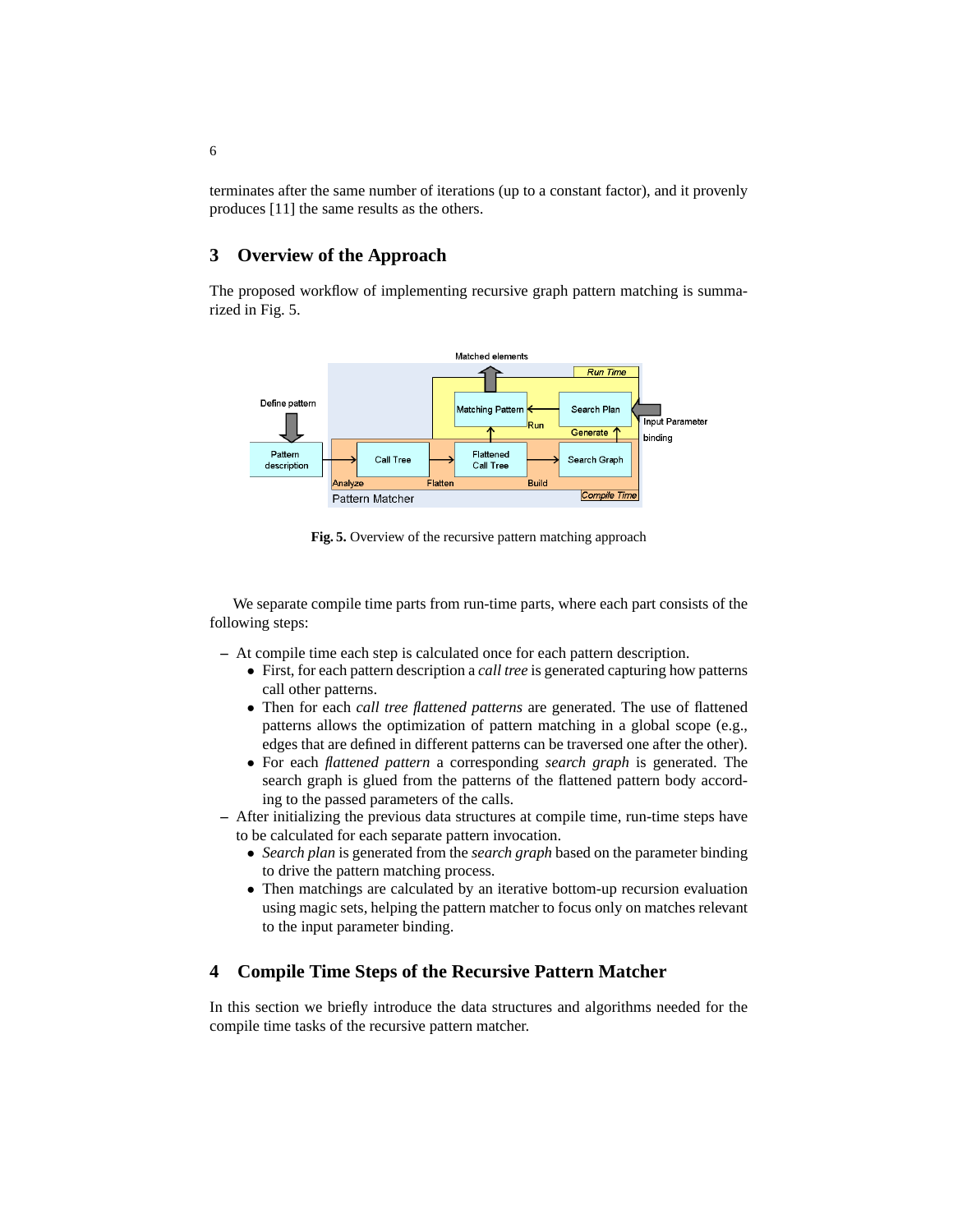#### **4.1 Call Tree**



**Fig. 6.** Call tree of the classHasAttr graph pattern

A *call tree* is a directed bipartite tree describing the structural dependencies of a given pattern. It is constructed by a traversal process, which explores the possible body alternatives of a pattern and all the pattern invocations in a depth first manner.

Nodes on the odd levels of the call tree represent *pattern heads* (denoted as simple rectangles) and (pattern) *references* (illustrated by grey rectangles), while nodes on the even levels denote

(pattern) *bodies* (symbolized with numbered circles). The fact that a *body* is a disjunctive alternative of a *pattern head* is expressed by an edge connecting the corresponding *pattern head* to the *body*. Edges connecting bodies to pattern heads and references represent non-recursive and recursive pattern invocations, respectively.

*Example 3.* The call tree of pattern class Has Attr of Fig. 3 is illustrated in Fig. 6.

The classHasAttr pattern (head) has three pattern bodies depicted by circles with numbers 1, 2 and 3. Pattern body 2 invokes the classHasIncludedAttr pattern head which has pattern bodies 4 and 5. Both of these bodies have similar subtrees, as they differ only in the check constraint. The classHasReference contains two pattern bodies, and contained twice in the *call tree* as it is invoked separately from 4 and 5.

#### **4.2 Flattening**

In order to provide better performance for pattern matching, we use search plan optimization techniques, where optimization can be considered as a process that orders constraints to provide an efficient evaluation plan for their run-time execution.

As current optimization techniques [4,8,12] have been developed for non-recursive use, they operate on the scope of pattern bodies, which means that a separate optimization procedure is executed for the set of constraints defined by a given body. This approach often results in poor search plans for a recursive pattern matcher due to the lack of global view for the optimizer on the overall set of structural constraints.

In order to get better search plans, the operation scope of the optimizer module is increased by flattening the call tree and by merging pattern bodies and recursive invocations resulting in a larger set of constraints to be processed by the optimizer.

In the flattening process each pattern body or pattern reference node is recursively merged to the closest ancestor pattern body and mapped to *flattened pattern bodies* (FPB). As a result, a *flattened call tree* is obtained in which the new flattened pattern bodies are direct children of the root pattern head node.

*Example 4.* The flattened version of the call tree of Fig. 3 is depicted in Fig. 7. The classHasAttr pattern has six flattened pattern bodies denoted by vectors, containing the numbers of the constituting body nodes. The flattened pattern bodies (#246O,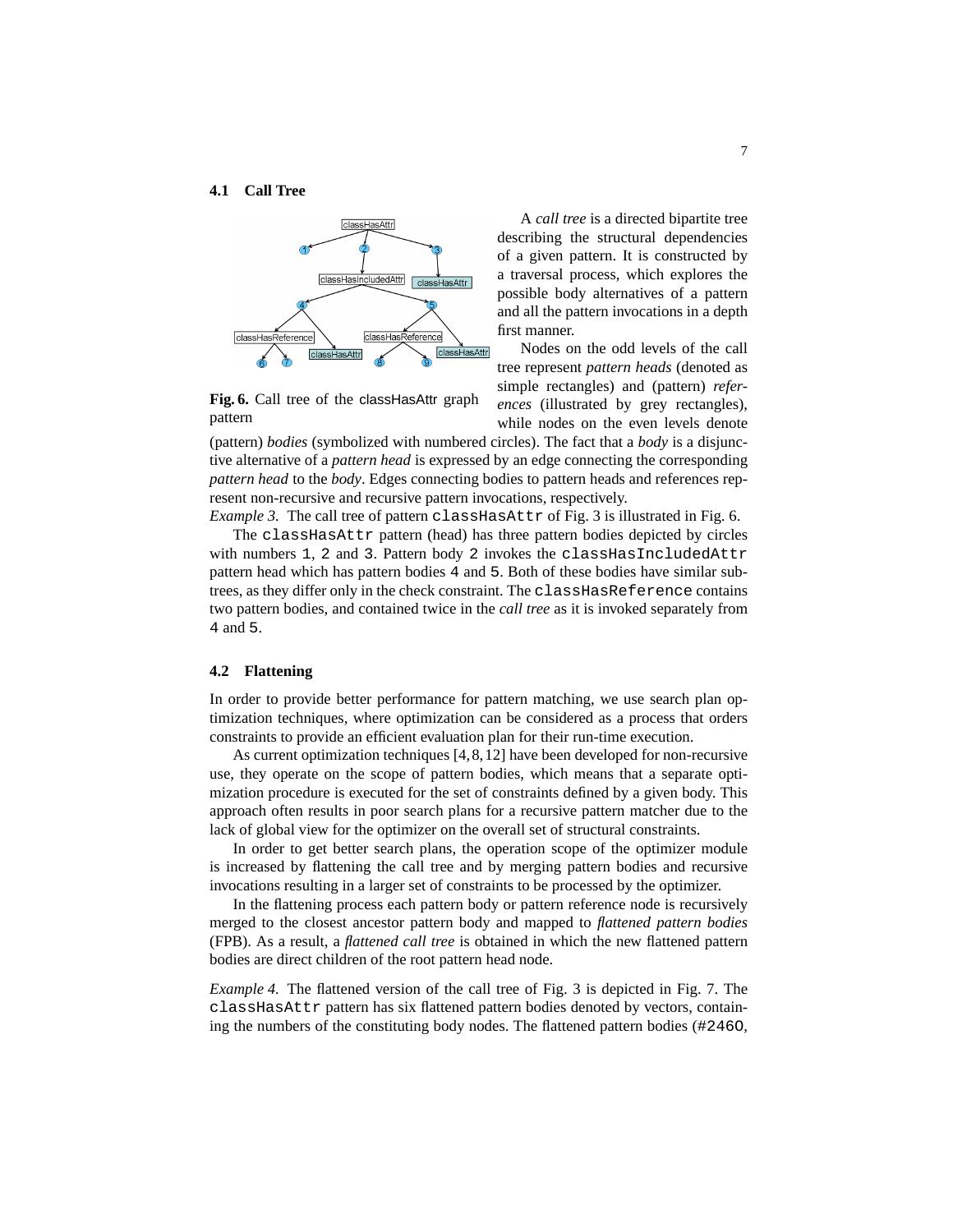#247O, #258O, #259O and #3O) are recursive as depicted by grey square with circle, while flattened pattern body #1 is non-recursive.

For example the #246O flattened pattern is constructed by starting from the root (disjunctive) node selecting the pattern body 2. From 2 the classHasIncludedAttr pattern head is traversed and the pattern body 4 is selected. The traversal continues on both branches of body 4 adding pattern body 6 and classHasAttr pattern call to the flattened pattern.



**Fig. 7.** Flattened patterns

#### **4.3 Search Graph**

Informally a *search graph* is a common representation of constraints (e.g., there is a relation between two elements) that drives the pattern matching process. For each flattened pattern body a separate *search graph* is generated, where a search graph is built by merging the constraint of the contained pattern bodies of a flattened pattern body, i.e., all formal parameters of the invoked pattern head are substituted with the corresponding actual parameters of the caller.

*Example 5.* For easier readability an extract of the search graph — without all constraints — of #246O from Fig. 7 is depicted on the left side of Fig. 8, with the simplified VIATRA2 textual representation on the right hand side.

The search graph created from the combination of pattern bodies 2, 4, 6 and the pattern reference classHasAttr contains 7 entities all denoted as rectangles. Relations are captured by solid lines (e.g., attrs relation source is Cls), while binding between the actual and formal parameters of the recursive invocation are highlighted by dashed lines between the corresponding elements (e.g., Type is the actual parameter of the Cls formal parameter). While passing the formal parameter Attr of the caller pattern is denoted by a dotted box.



**Fig. 8.** Search graph of classHasAttr flattened pattern #246O

In order to present our concepts, we use an intuitive database like notation, where *search graphs* are defined as a set of natural joins over tables formed by the structural

8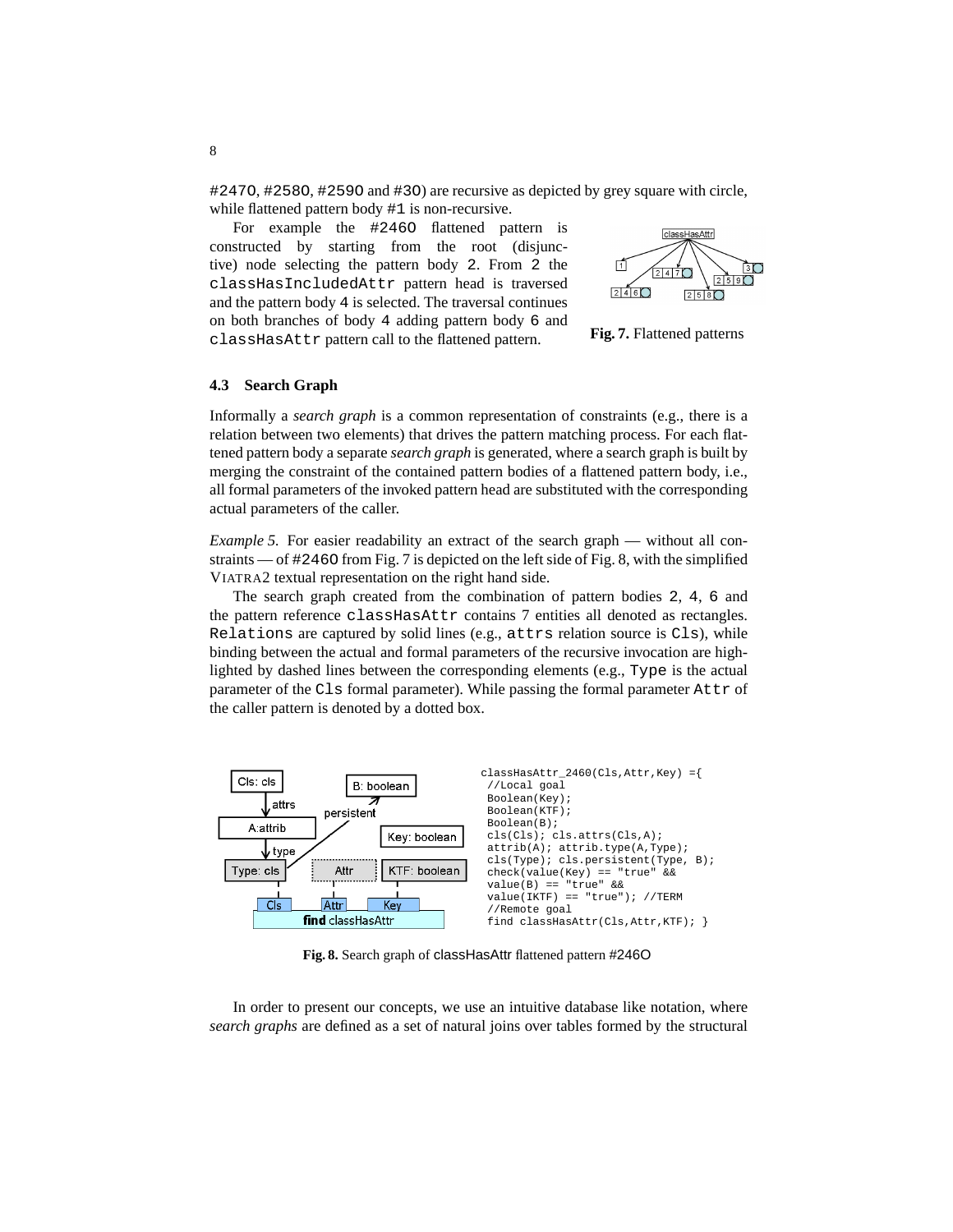and invocation constraints of the FPB, while check constraints are mapped to filters on matching candidates. Tables defined for entities and relations (structural constraints) are illustrated with tables of one and two columns, respectively, while pattern references and heads are captured by tables containing a column for each formal and actual parameter of the pattern. Note that, pattern references and heads of the same pattern are mapped to the same table.

This representation allows to define the matching process as a least-fix point evaluation (tableo fmatchings = l fp(structural constraints  $\bowtie$  patternreference)) over the joined tables, where the *tableof matchings* holds the matchings of the invoked pattern head.

As a result this representation pin-points the crucial parts of recursive pattern matching, namely (i) optimized ordering of natural joins, and (ii) effective evaluation of leastfix points for which our solutions are introduced in Sec. 5.

*Example 6.* The extract database like representation of Fig. 8 is depicted in Fig. 9. Structured constraints (boxed in dashed line) are illustrated by tables of one and two columns, where the first row holds the type of the element, while the second represents the corresponding name of the involved search graph elements (e.g., the attrs table with two columns represent the  $attxs$  relation between the Cls and A entities). While the classHasAttr pattern recursive invocation is captured by a table of rows Type, Attr, and KFT. Finally, the search graph described as a least-fix point evaluation is  $classHasAttr = lfp(structural constraints \times classHasAttr).$ 



**Fig. 9.** Natural join representation of the classHasAttr pattern

### **5 Run-time behavior of the Recursive Pattern Matcher**

After calculating and initializing the previous data structures at compile time, the rest of the recursive pattern matching process is carried out at run-time.

### **5.1 Ordering constraints of the flattened pattern body**

When a pattern matching process is initiated for a given pattern at run-time, a user may supply input parameters. Depending on the binding of the formal parameters of the pattern head we define an *adornment* which denotes if the pattern parameter is bound  $(B)$  or free  $(F)$ .

For an efficient query evaluation process, the execution order of natural joins should be determined by sequencing its constituting constraints. This sequence of constraints in a flattened pattern body is called a *search plan*, and it is produced by the algorithms of [8, 12], which also use the adornment information during the generation process.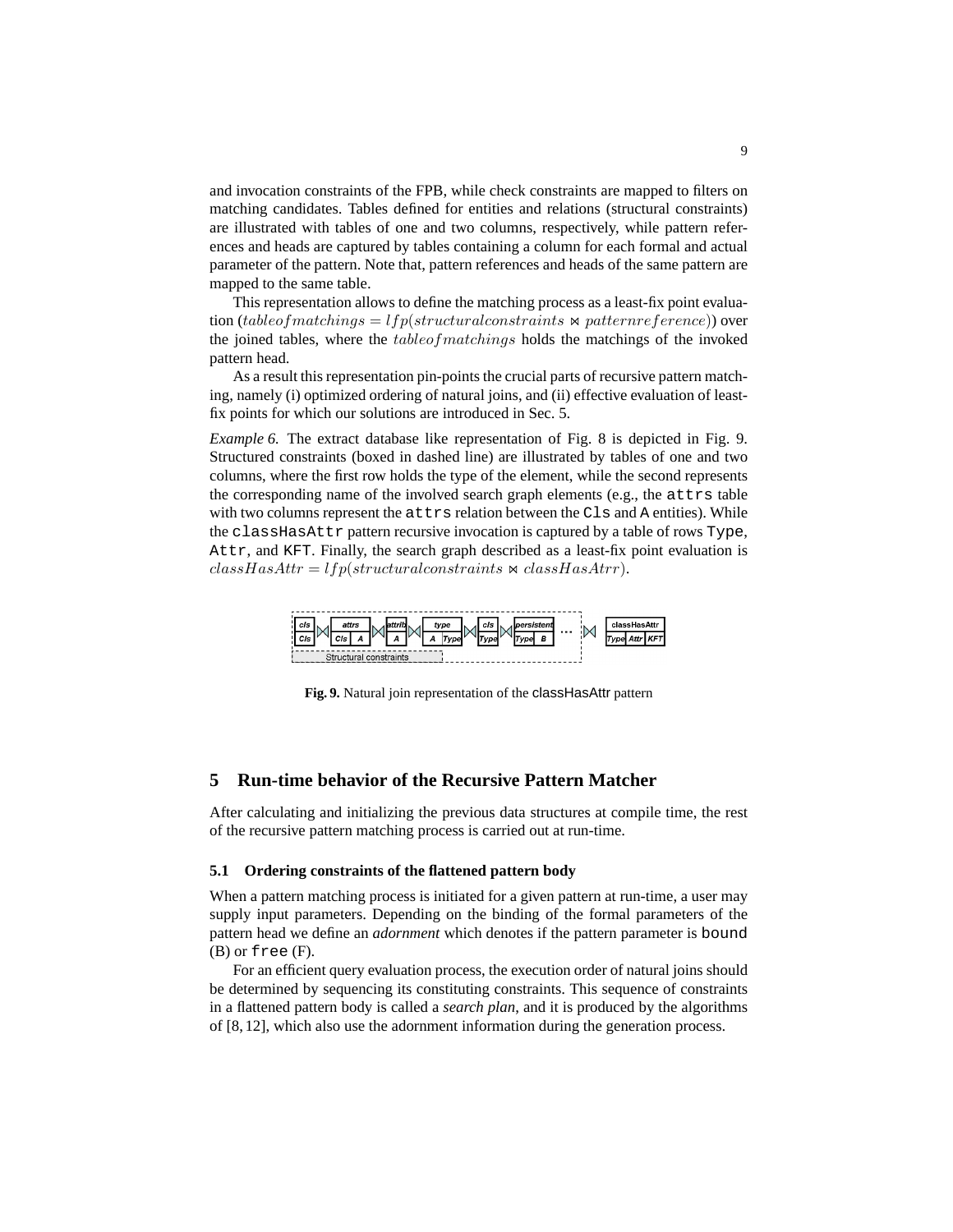#### **5.2 Recursion evaluation techniques**

Approaches for efficiently calculating the fix-point for the table of matchings can be categorized as follows.

The queue-based top-down recursion evaluation technique performs a breadth-first traversal for collecting matchings by alternately using the flattened call tree and navigating along pattern invocation constraints to explore the recursion in depth. As an advantage, this technique is able to focus only on exactly those "relevant" matchings that can provide solution for the actual binding of the pattern head at the topmost recursion level. On the other hand, as the matchings found in a deeper level of recursion are always immediately propagated upwards by performing a series of natural joins, this approach requires the proper maintenance of the pattern heads that have actually been invoked during the traversal including one local copy for their actual bindings and one for their matchings resulting in a decentralized solution.

The bottom-up recursion evaluation technique directly follows the fixpoint calculation approach, and in this sense, it iteratively extends one global table of matchings by repeatedly evaluating the query of each flattened pattern body. As a consequence, compared to the top-down approach, queries are executed fewer times and on larger blocks of data resulting in a faster solution. On the other hand, the bottom-up technique always calculates all matchings independently of the initial bindings, which unavoidably produces a table of matchings that is significantly larger than the final result set.

#### **5.3 Magic sets**

In order to preserve the fast and centralized bottom-up evaluation technique and to simultaneously minimize the gap between the number of calculated matchings and the size of the final result set, the concept of magic sets is introduced, which helps avoiding the generation (and temporary storage) of irrelevant matchings by restricting calculations only on such input parameters that might be produced during the actual pattern matching process.

For each pattern head, a *magic set (MS) table* is allocated, which stores such tuples of the bound parameters of the pattern head that have ever been passed downwards (i.e., to a deeper level of recursion) as input parameters during the evaluation. Note that the adornment (or binding pattern) of the pattern head determines, which columns must be contained by the magic set.

A *magic set transformation* is performed to introduce the MS table in the query calculation by placing it into the first (i.e., leftmost) position. Additionally, queries for extending the MS table are defined. As it is difficult to give a short and intuitive explanation for specifying these queries, the process of MS table extension is only exemplified in the current paper.

#### **5.4 Execution**

Recursive graph pattern matching is an iterative process, in which a fix-point is calculated for each MS table and each table of matchings.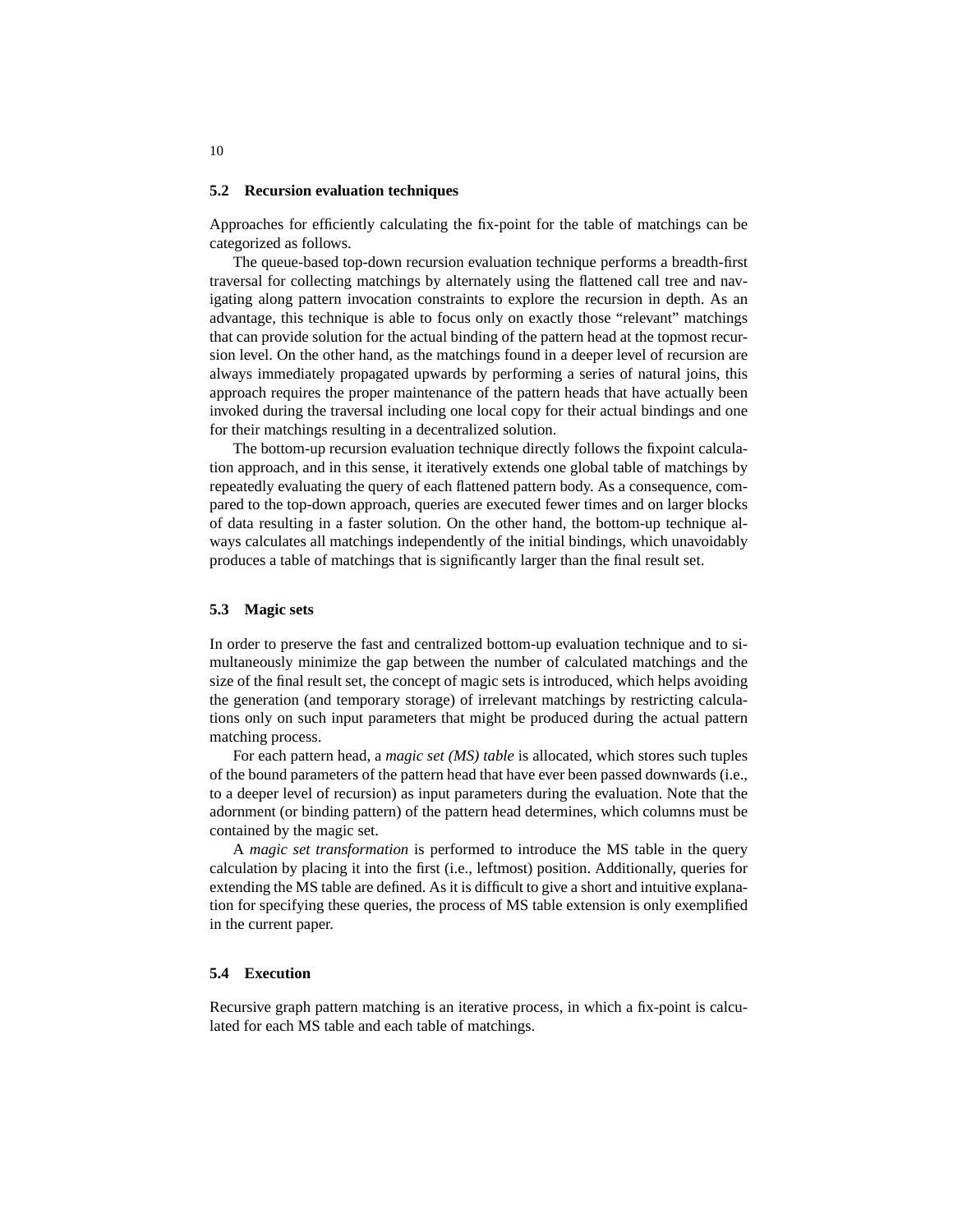Tuples can be classified based on the number of iterations passed since they got into a given table. Based on this categorization, tuples that joined just before the current iteration are called *recent*. All other tuples already contained by the tables are referred as *old*. Tuples being calculated in the current iteration are called *new*.

The exact process of fix-point calculation is as follows.

- **– Initialization.** The table of matchings is initially empty, and the MS table is initialized with a single recent tuple containing the input parameters of the original pattern invocation.
- **– Calculation tasks of each iteration.** In each iteration, all queries are executed once to possibly generate new tuples for the MS table and the table of matchings, which, in turn, represent new input parameters passed downwards and new matchings passed upwards, respectively. In order to avoid unnecessary recalculations on old tuples, only recent tuples of the MS table and the table of matchings are involved in the natural joins. The tuples calculated by the natural joins are filtered by check constraints. If all the constraints are fulfilled, then the result tuple is projected on the formal parameters of the pattern head, and scheduled to be added to the corresponding table as a new tuple.
- **– Synchronization after each iteration.** Synchronization is performed after each iteration by an ageing process, which (i) keeps old tuples, (ii) makes all recent tuples old, (iii) collects new tuples from flattened pattern bodies, (iv) adds these new tuples to the corresponding table, if they are not yet contained, and (v) marks all the collected new tuples recent.
- **– Termination.** Pattern matching is terminated when neither the MS table, nor the table of matchings is extended during an iteration. Based on analogy to [15], termination can be guaranteed, if negative application condition checks are invoked only with bound parameters, which is typically fulfilled in graph transformation approaches.
- **– Postprocessing.** Finally, in a postprocessing phase, the table of matchings is filtered by checking whether the result tuples in the bound parameter positions match the input parameters passed at the original pattern invocation.

*Example 7.* The iterative pattern matching process is illustrated in Fig. 10. It calculates such matchings for pattern head classhasAttr, in which formal parameters Cls and Key are bound to car and true, respectively.

Each subfigure shows (i) the table of matchings for the pattern head classhasAttr in its top-right corner together with the corresponding MS table beneath, (ii) the detailed search plans of flattened pattern bodies #1 and #246O in the middle, and (iii) the flattened pattern bodies (#3O, #259O, #258O and #247O) not involved in the calculations on the left.

Fig. 10(a) illustrates the state of the runtime execution after the calculation tasks of the first iteration, during which (i) the MS table is initially loaded with recent tuple  $(car, true)$ , (ii) the query of non-recursive flattened pattern body  $#1$  is evaluated by natural joining all its tables to the recent tuple (car, true) of the MS table producing a new matching (car, nplt, true), and (iii) a new tuple (plt, true) of input parameters to be passed downwards later is generated by calculating natural joins of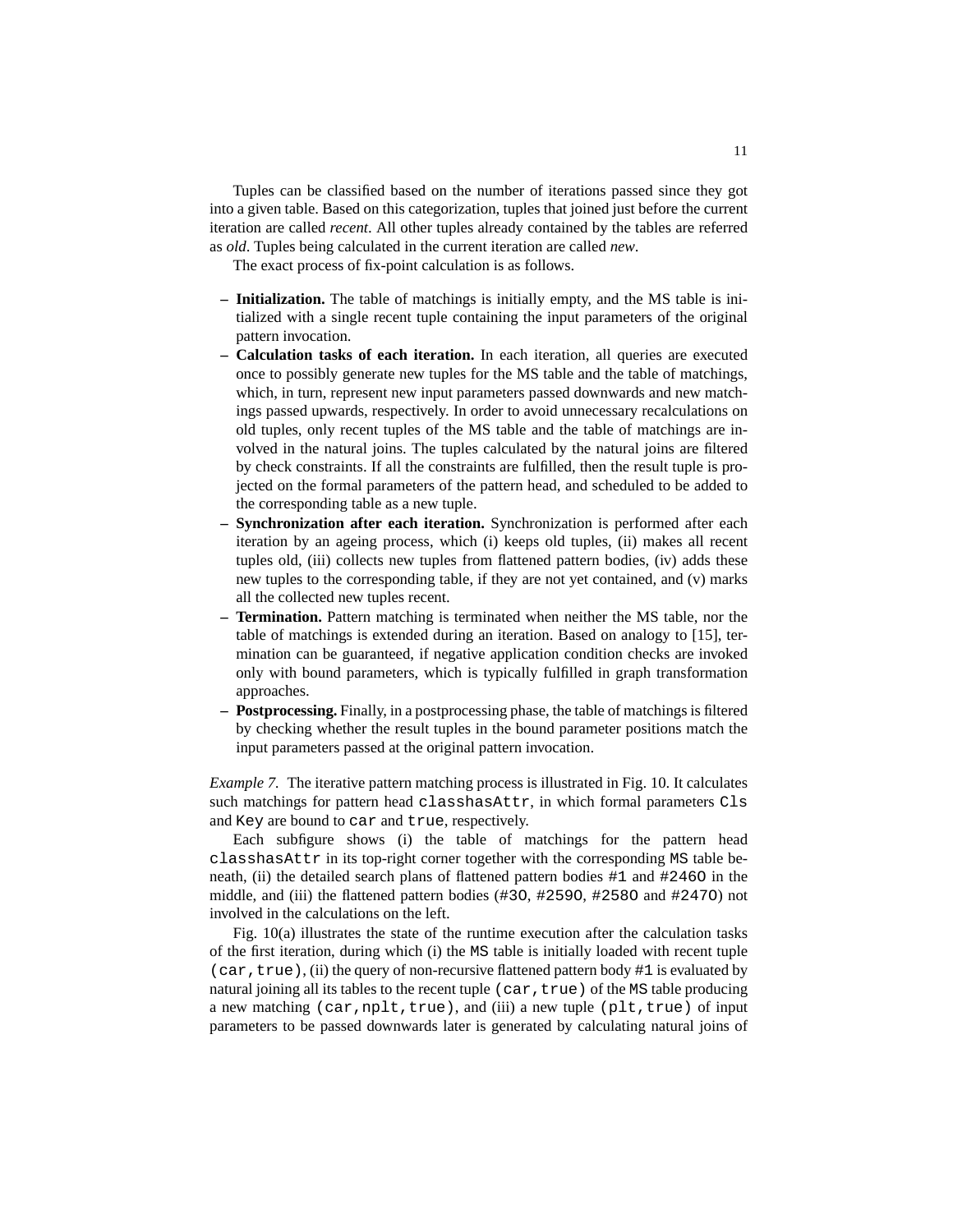

**Fig. 10.** Runtime iterations of the classHasAttr pattern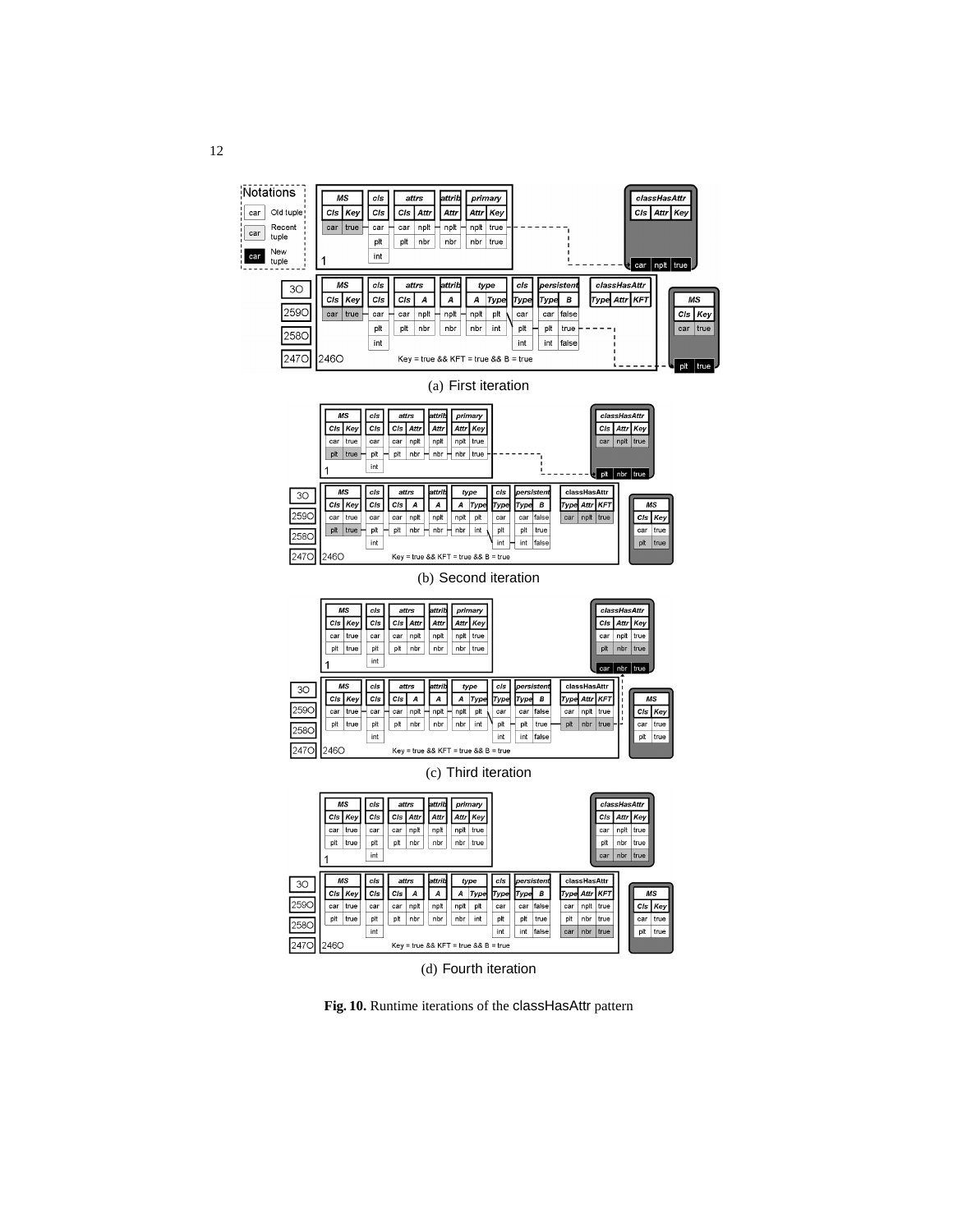tables up to (but excluding) the recursive invocation constraint in flattened pattern body #246O.

At the second iteration in Fig. 10(b), the previously matched tuples (car, nplt, true) and (plt, true) appear as recent tuples in the table of matchings and the MS table, respectively. In this iteration, the query of flattened pattern body  $#1$  produces a new matching (plt,nbr,true) for the pattern head classHasAttr, while queries of flattened pattern body #246O fail on checking constraints as the natural joins produce such results by starting from either recent tuple, in which the value in column B is false.

In the third iteration (shown by Fig.  $10(c)$ ), the table of matchings for pattern head classHasAttr is extended by a new matching (plt, nbr, true) produced by the query of flattened pattern body #246O, which uses the recent tuple (plt, nbr, true) for performing the natural joins.

The fixpoint calculation algorithm terminates after the fourth iteration (depicted in Fig. 10(d)) as neither the MS table, nor the table of matchings is further extended.

Finally, in the postprocessing phase, matching (plt,nbr,true) is filtered out as it does not have value car in its column Cls as it would have been required by the initial binding of input parameters. However, matchings  $(car, nplt, true)$  and the (car,nbr,true) remain in the final result set.

## **6 Related Work**

The concept of recursion has already been used by several powerful, graph transformation related algorithms, tools, and approaches including [9], which presents valuable theoretical foundations of handling recursion in graph transformation. Since our approach focuses on the *implementation* of a pattern matching engine, only practical considerations are examined in the following.

Many advanced graph transformation tools support recursion in their control flow language (like GReAT [16] and VMTS [17]) or use it in the control structure implementation (like MOLA [18]). In all these approaches, recursion appears in the *imperative control flow part* of the graph transformation engine, in contrast to our approach, in which *fully declarative and recursive pattern* specifications are given to the *pattern matching module* as input.

In the following, only such pattern matchers are surveyed in the order of increasing expression power of their specification language, which are able to handle recursive patterns. PROGRES [4] and Fujaba [5] use the concept of path conditions and expressions, which can be considered as a form of recursion, as a path can define a set of connected edges of arbitrary length. Paths are computed only in forward direction in PROGRES, which may cause performance degradation when the end point of a path condition is fixed as reverse path navigation is not part of the otherwise, highly sophisticated search plan generation algorithm. The expression power of path conditions is strongly limited by their nature due to the fact that only linear graph structures are allowed to be repeated.

A recent paper [10] presents the concept of star regions for expressing repetitive graph structures, which can be considered as an alternative representation of recursion.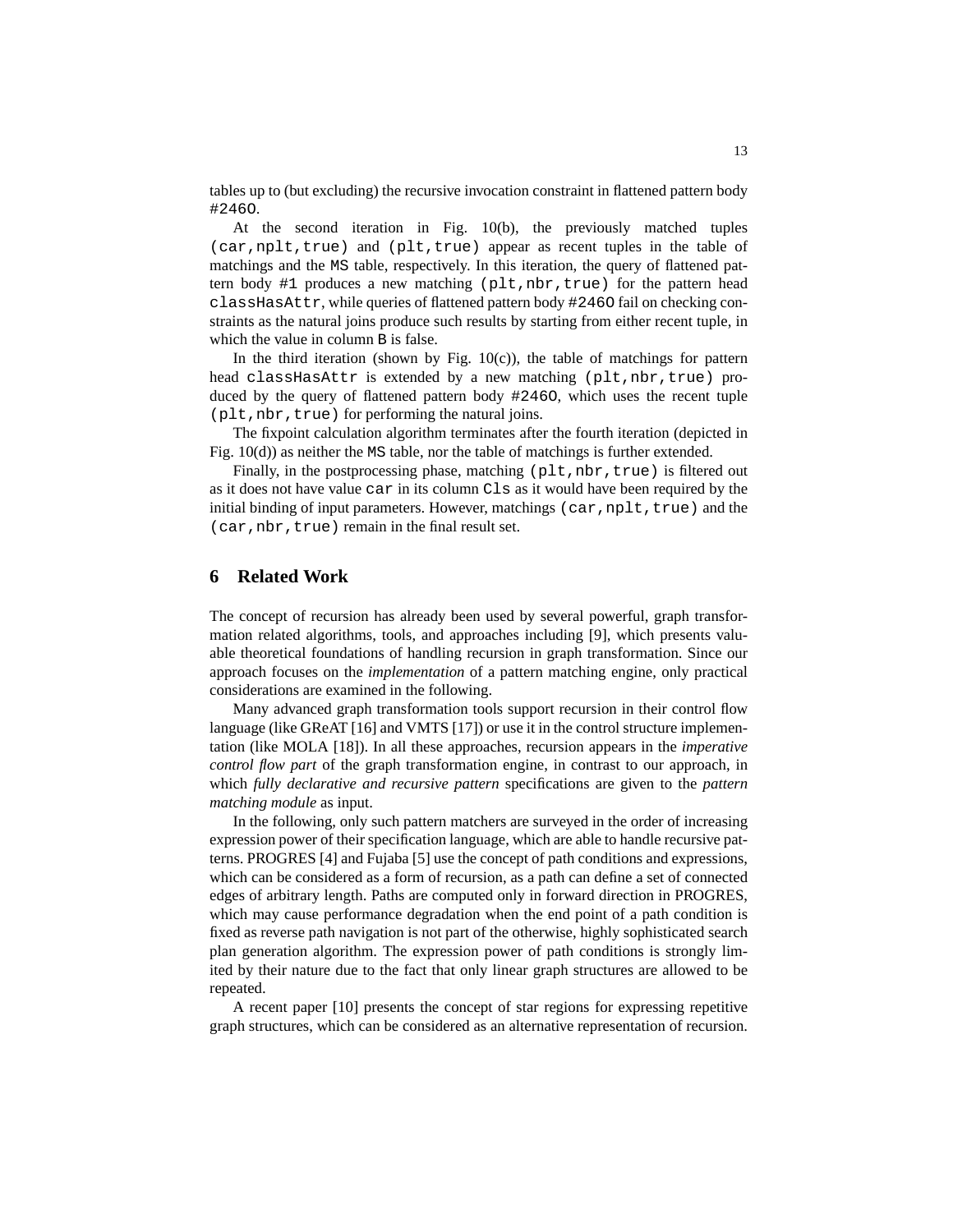The authors provide a valuable and detailed description of their algorithm, which evaluates recursion in a top-down manner, in contrast to our approach, which performs bottom-up evaluation. Since arbitrary graph structures can be contained by star regions (undoubtedly providing support for any form of simple recursion) this indicates a more expressive language compared to the ones that only handle path conditions. However, e.g., mutual recursion is still an unsupported feature.

From a graph transformation point of view, the implementation of Tefkat [7] shows the largest similarity to our approach. Both are able (i) to handle complex forms of recursion (providing a stronger expression power compared to all the previous approaches), and (ii) to reorder terms (i.e., search plan constraints) for efficiency and on semantic correctness backgrounds. Tefkat uses the technique of top-down recursion evaluation with memoing, while our approach performs a magic set transformation followed by a bottom-up evaluation. Additionally, our approach provides support for flattening, which allows an inter-pattern search plan optimization for such patterns that can be evaluated by a single non-recursive pattern matching algorithm.

The technique of combining bottom-up evaluation with magic set transformation [11] is well-known in the knowledge-base system community for over a decade. This technique is intentionally used by our approach as several important theorems (including statements about algorithm termination) have already been proven. Arguments for preparing an own implementation include (i) the lack of support for flattening by any existing general-sense knowledge-base systems, and (ii) a vision to build further runtime optimizations by using graph pattern matching specific knowledge.

The popularity of recursive graph pattern matching has been demonstrated at the AGTIVE workshop by several contributions discussing its specification issues. [19] proposed query support for the DRAGOS graph database, and mentioned the handling of recursive queries by nested subgraph as future work. [20,21] examined different aspects of set-valued graph transformation by using the PROGRES tool. Note that these contributions can be considered as application domains for our approach as it (over)fulfills their specification criteria by providing a larger expression power.

# **7 Conclusion**

In the current paper we proposed a pattern matching framework for matching recursive patterns by using fixpoint-based bottom-up query evaluation with top-down handling of input parameters. The essence of the matching process is to flatten non-recursive pattern compositions for global optimization and execute recursive invocations in an iterative manner by using magic set transformation.

Finally, it is worth pointing out that the proposed approach has been fully implemented, and it will be part of the upcoming VIATRA2 release.

## **References**

1. Rozenberg, G., ed.: Handbook of Graph Grammars and Computing by Graph Transformation. Volume 1: Foundations. World Scientific (1997)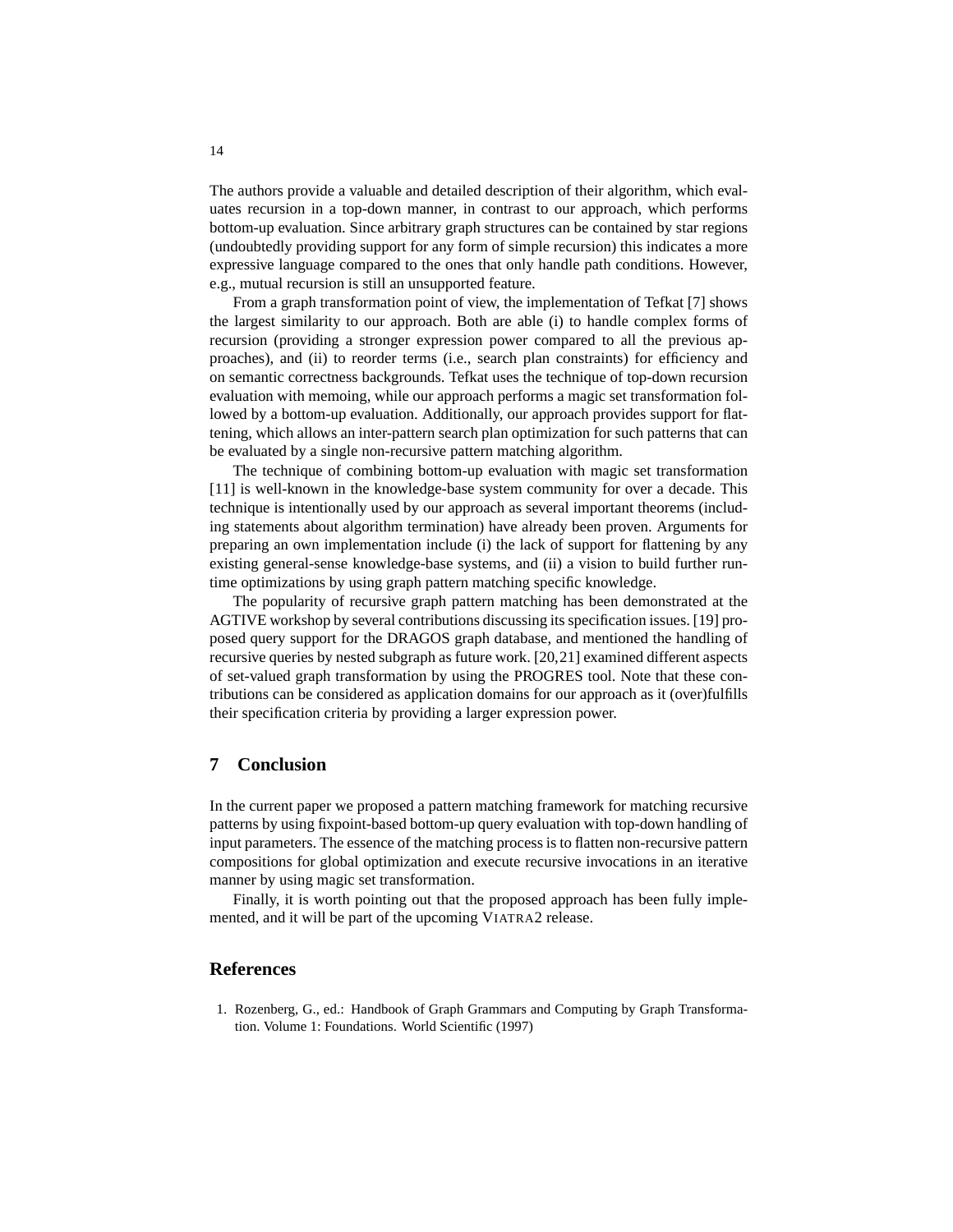- 2. Kreowski, H.J., Kuske, S.: Graph transformation units and modules. In Ehrig, H., Engels, G., Kreowski, H.J., Rozenberg, G., eds.: Handbook of Graph Grammars and Computing by Graph Transformation, Vol. 2: Applications, Languages and Tools. World Scientific, Singapore (1999) 607–638
- 3. Heckel, R., Ehrig, H., Engels, G., Taentzer, G.: Classification and comparison of module concepts for graph transformation systems (1999)
- 4. Zündorf, A.: Graph pattern-matching in PROGRES. In: Proc. 5th Int. Workshop on Graph Grammars and their Application to Computer Science. Volume 1073 of LNCS., Springer-Verlag (1996) 454–468
- 5. Nickel, U., Niere, J., Zündorf, A.: The FUJABA environment. In: Proc. of the 22nd International Conference on Software Engineering, ACM Press (2000) 742–745
- 6. Balogh, A., Varró, D.: Advanced model transformation language constructs in the VIATRA2 framework. In: Proc. of the 21st ACM Symposium on Applied Computing, Dijon, France, ACM Press (April 2006) 1280–1287
- 7. Lawley, M., Steel, J.: Practical declarative model transformation with Tefkat. In Bezivin, ´ J., Rumpe, B., Schürr, A., Tratt, L., eds.: Proc. of the International Workshop on Model Transformation in Practice (MTiP 2005). (October 3rd 2005)
- 8. Horváth, Á., Varró, G., Varró, D.: Generic search plans for matching advanced graph patterns. In: Proc. of the Sixth International Workshop on Graph Transformation and Visual Modeling Techniques (GT-VMT 2007), Braga, Portugal, Electornic Communications of the EASST (March 31- Apr. 1 2007) 57–68
- 9. Guerra, E., de Lara, J.: Adding recursion to graph transformation. In: Proc. of the Sixth International Workshop on Graph Transformation and Visual Modeling Techniques (GT-VMT 2007), Braga, Portugal, Electornic Communications of the EASST (March 31- Apr. 1 2007) 107–120
- 10. Lindqvist, J., Lundkvist, T., Porres, I.: A query language with the star operator. In: Proc. of the Sixth International Workshop on Graph Transformation and Visual Modeling Techniques (GT-VMT 2007), Braga, Portugal, Electornic Communications of the EASST (March 31- Apr. 1 2007) 69–80
- 11. Ullman, J.D.: Principles of database and knowledge-base systems, Vol. II. Computer Science Press, Inc., New York, NY, USA (1989)
- 12. Varró, G., Varró, D., Friedl, K.: Adaptive graph pattern matching for model transformations using model-sensitive search plans. In Karsai, G., Taentzer, G., eds.: Proc. of Int. Workshop on Graph and Model Transformation (GraMoT'05). Volume 152 of ENTCS., Tallinn, Estonia (September 2005) 191–205
- 13. Bézivin, J., Rumpe, B., Schürr, A., Tratt, L.: Challenge of the model transformations in practice workshop (October 3rd 2005)
- 14. Ehrig, K., Guerra, E., de Lara, J., Lengyel, L., Levendovszky, T., Prange, U., Taentzer, G., Varró, D., Varró-Gyapay, S.: Model transformation by graph transformation: A comparative study. In: MTiP 2005, International Workshop on Model Transformations in Practice (Satellite Event of MoDELS 2005). (2005)
- 15. Ullman, J.D.: Principles of Database and Knowledge-Base Systems. Volume II: The New Technologies. Computer Science Press (1989)
- 16. Agrawal, A., Vizhanyo, A., Kalmar, Z., Shi, F., Narayanan, A., Karsai, G.: Reusable idioms and patterns in graph transformation languages. In Mens, T., Schürr, A., Taentzer, G., eds.: Proc. of the International Workshop on Graph-Based Tools. Volume 127 of ENTCS., Rome, Italy, Elsevier (October 2004) 181–192 http://tfs.cs.tu-berlin. de/grabats/.
- 17. Lengyel, L., Levendovszky, T., Mezei, G., Charaf, H.: Model transformation with a visual control flow language. International Journal of Computer Science **1**(1) (2006) 45–53